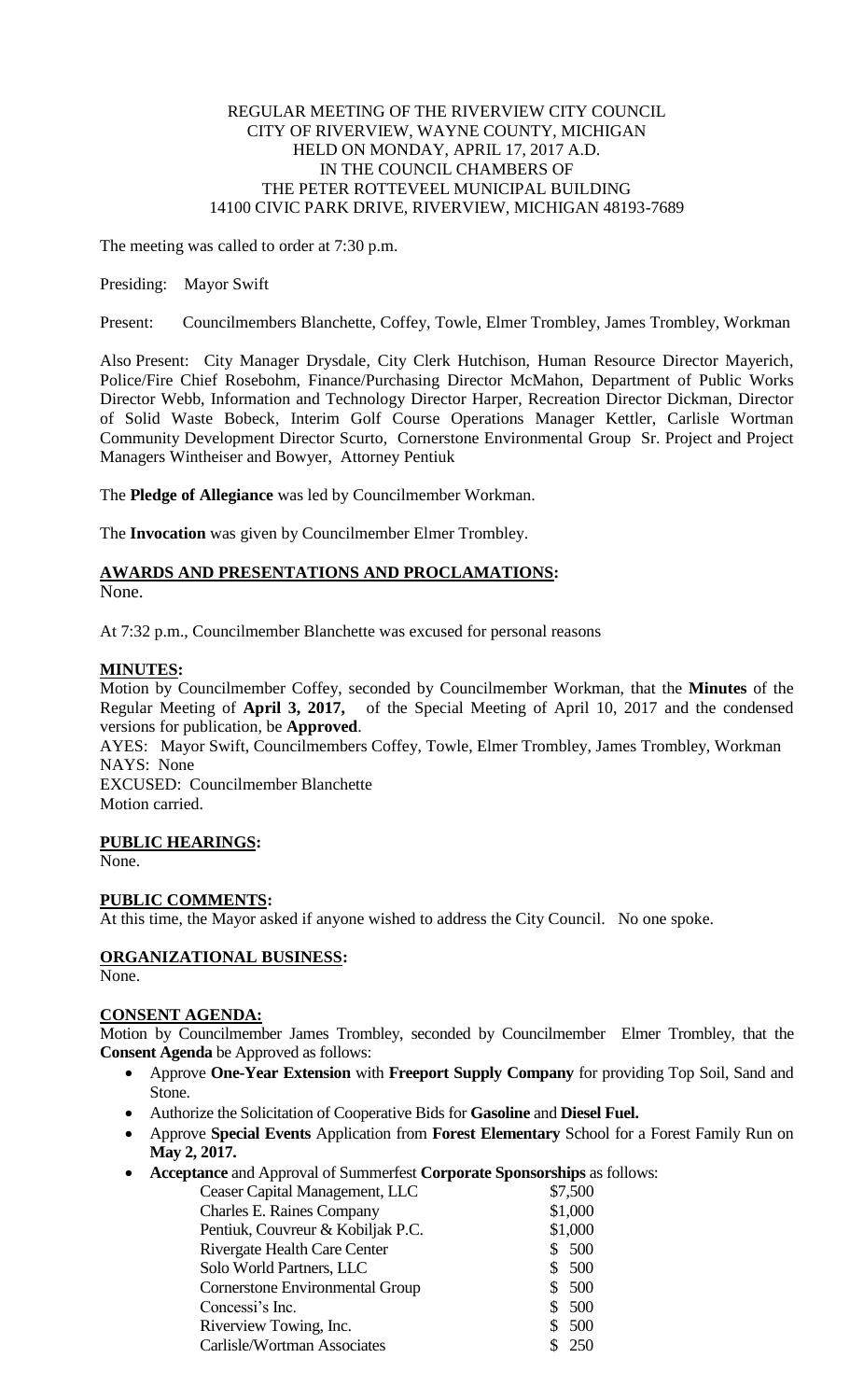| Colonial Village Cooperative     | 250   |
|----------------------------------|-------|
| <b>Riverview Burger King</b>     | \$250 |
| <b>Riverview Animal Hospital</b> | \$250 |
| Century Cement Co., Inc.         | \$250 |
| Downriver Diesel                 | \$250 |
| <b>Widener Collision</b>         | \$250 |
| Grosse Ile Bridge Company        | \$250 |
| Viking Aegean Ltd.               | \$250 |
| Mayor of Riverview               | \$250 |
| <b>Taylor Recycling</b>          | \$250 |
| Southgate Ford                   | \$250 |
| The Bellaire Senior Living       | 250   |
|                                  |       |

- Approve **Special Events** Application from **Gabriel Richard** Catholic High School for **Bites, Beats,**  and **Brew Food Truck Rally** on **June 3, 2017**.
- Budget Amendment as follows:

| ٠ |        |
|---|--------|
|   | $\sim$ |

| Description                    | Account Number  |    | Current<br>Appropriation | Amended<br>Appropriation   | Amendment or<br>Change |
|--------------------------------|-----------------|----|--------------------------|----------------------------|------------------------|
| 2016/17 Human Resources        |                 |    |                          |                            |                        |
| <b>Contractual Services</b>    | 101-270-818.000 | ◡  | 15.000.00                | $14.300.00$ $\parallel$ \$ | (700.00)               |
| Employee Advertising / Testing | 101-270-854.030 | \$ | 7.000.00                 | 7,700.00                   | 700.00                 |

JUSTIFICATION: To transfer funding to employee advertising/testing from contractual services. Turnover has caused advertising for firefighters and police to be constant and several other positions have also required employment ads.

AYES: Mayor Swift, Councilmembers Coffey, Towle, Elmer Trombley, James Trombley, Workman NAYS: None

EXCUSED: Councilmember Blanchette Motion carried.

Councilmember Blanchette returned at 7:42 p.m.

#### **RESOLUTIONS:**

Motion by Councilmember Elmer Trombley, seconded by Councilmember Workman, that Resolution No. 17-16, Approve **Brownfield Plan** and Authorize Execution of **Reimbursement Agreement** for **Riverview Center Partners**, LLC. be Adopted.

#### RESOLUTION NO. 17-16 A RESOLUTION TO APPROVE A BROWNFIELD PLAN BY THE CITY OF RIVERVIEW PURSUANT TO AND IN ACCORDANCE WITH THE PROVISIONS OF ACT 381 OF THE PUBLIC ACTS OF THE STATE OF MICHIGAN OF 1996, AS AMENDED

- WHEREAS, The City of Riverview City Council, pursuant to and in accordance with the provisions of the Brownfield Redevelopment Finance Act, being Act 381 of the Public Acts of the State of Michigan of 1996, as amended (the "Act"), has previously created and formally resolved to participate in the Brownfield Redevelopment Authority (BRA) of the City of Riverview (the "Authority") and have designated that all related activities shall proceed through the BRA:
- WHEREAS, the Authority, pursuant to and in accordance with Section 13 of the Act, has reviewed, adopted and recommended for approval by the City Council of the City of Riverview, the Brownfield Plan (the "Plan") attached hereto, to be carried out within the City of Riverview, related to the development project on the commercial property located at 17020-17130 Fort Street, (the "Site"), as more particularly described and shown in the attached Plan;
- WHEREAS, the City of Riverview City Council has reviewed the Plan, and have been provided reasonable opportunity to express their views and recommendations regarding the Plan and in accordance with Sections 13(13) of the Act;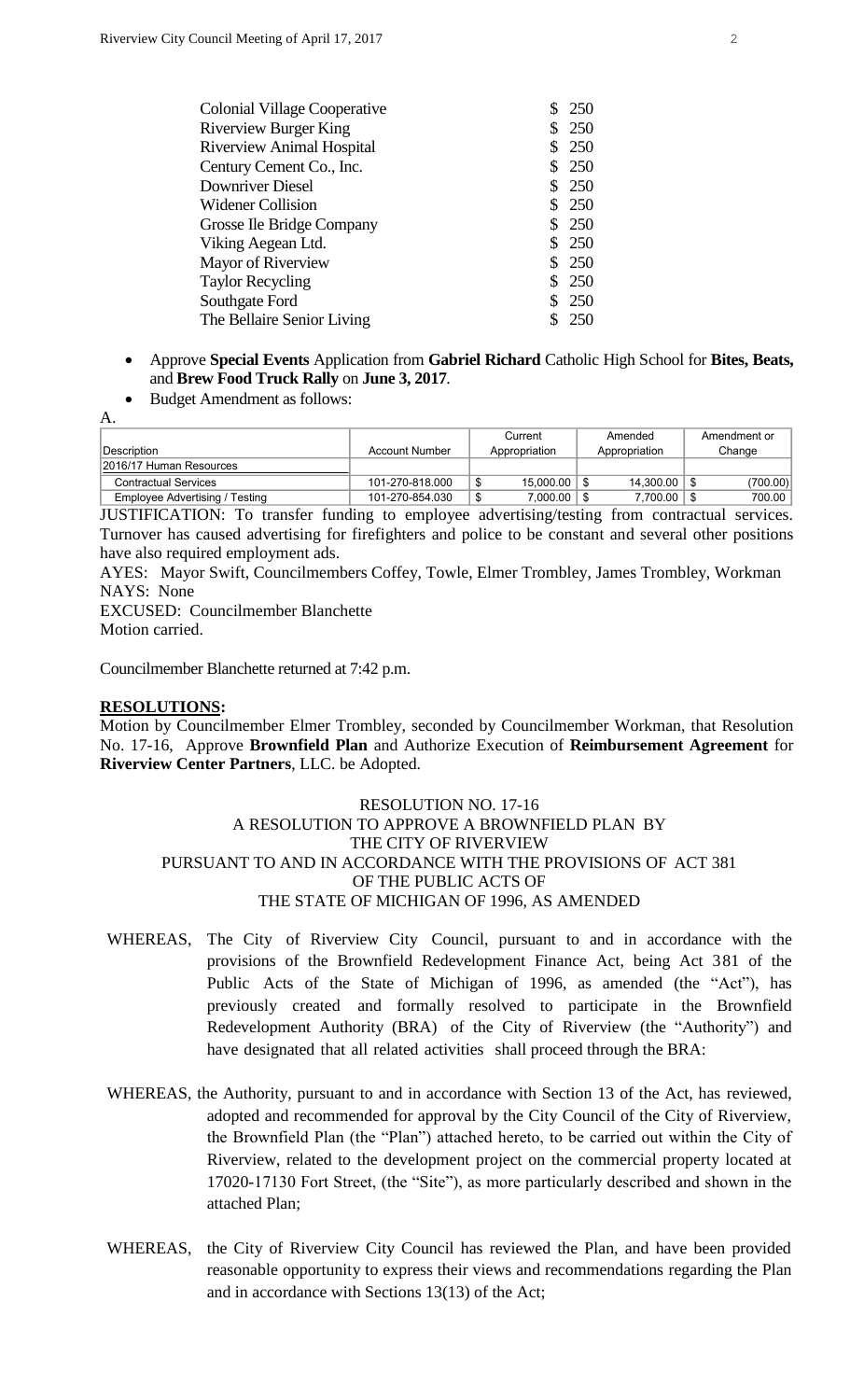- WHEREAS, the City of Riverview City Council has noticed and held a public hearing in accordance with Section 13(10,11,12 and 13) of the Act;
- WHEREAS, the City of Riverview Brownfield Redevelopment Authority has approved a resolution supporting adoption of the Plan;
- WHEREAS, the City of Riverview City Council has made the following determinations and findings:
	- 1. The Plan constitutes a public purpose under the Act;
	- 2. The Plan meets all of the requirements for a Brownfield Plan set forth in Section 13 of the Act;
	- 3. The proposed method of financing the costs of the eligible activities, as described in the Plan, was feasible and the Authority has the ability to arrange the financing;
	- 4. The costs of the eligible activities proposed in the Plan are reasonable and necessary to carry out the purposed of the Act;
	- 5. The amount of captured taxable value estimated to result from the adoption of the Plan is reasonable; and
- WHEREAS, as a result of its review of the Plan, the City of Riverview City Council does hereby approve the Plan.

THEREFORE, BE IT RESOLVED THAT:

- 1. Plan Approved. Pursuant to the authority vested in the City of Riverview City Council, by the Act, the Plan is hereby approved in the form attached to this Resolution.
- 2. Severability. Should any section, clause or phrase of this Resolution be declared by the courts to be invalid, the same shall not affect the validity of this Resolution as a whole nor any part thereof other than the part so declared to be invalid.
- 3. Repeals. All resolutions or parts of resolutions I conflict with any of the provisions of this Resolution are hereby repealed.
- AYES: Mayor Swift, Councilmembers Blanchette , Coffey, Towle, Elmer Trombley, James Trombley, Workman

NAYS: None.

EXCUSED: None. ADOPTED this  $17<sup>th</sup>$  day of April, 2017.

ATTEST:

Andrew M. Swift, Mayor

\_\_\_\_\_\_\_\_\_\_\_\_\_\_\_\_\_\_\_\_\_\_\_\_\_\_\_\_\_\_\_\_\_\_\_\_\_\_\_

I, Cynthia M. Hutchison, duly authorized City Clerk of the City of Riverview, do hereby certify the above is a true copy of a resolution adopted by the Riverview City Council at their regular meeting of April 17, 2017.

 $(S E A L)$ 

Cynthia M. Hutchison, City Clerk

#### **ADMINISTRATION:**

Motion by Councilmember Elmer Trombley, seconded by Workman, that Authorization for Execution of **Memorandum** of **Understanding** regarding **Term Extension** for **Taylor Act 179 Authority,** be Approved.

Motion by Councilmember James Trombley, seconded by Councilmember Coffey, that Authorization for Execution of Agreement for **Solid Waste Management Services** for Downriver Municipalities for the Township of **Brownstown**, be Approved. Carried unanimously.